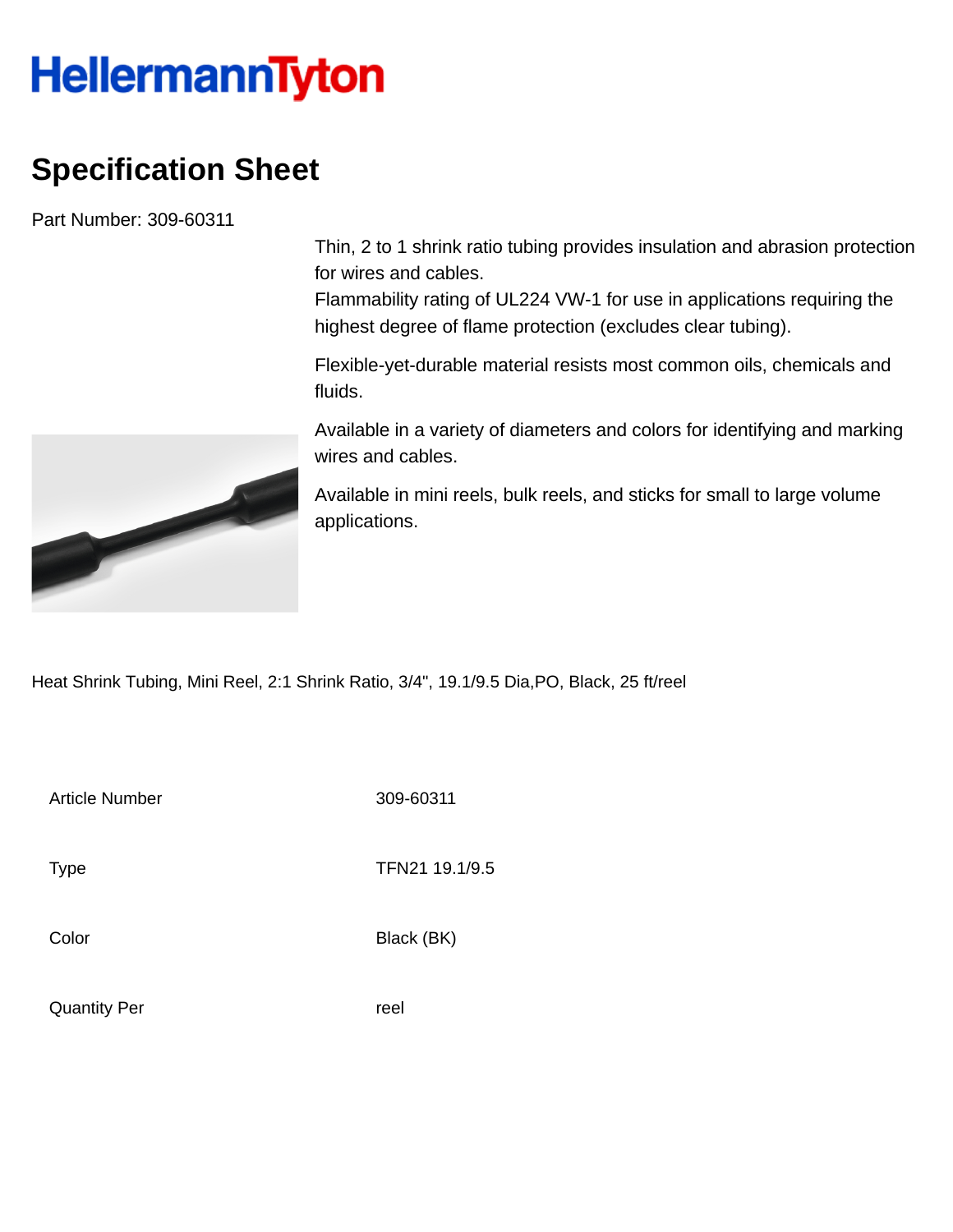| <b>Product Description</b>   | TFN21 is a highly flexible thin wall heat shrink tubing with a 2 to 1<br>shrink ratio and excellent flame retardant properties. In addition to<br>providing insulation and abrasion protection for wires and cables, the<br>polyolefin material also offers resistance to oils, solvents and<br>chemicals. Available in mini reels, bulk reels and sticks, for small to<br>large volume applications. |
|------------------------------|-------------------------------------------------------------------------------------------------------------------------------------------------------------------------------------------------------------------------------------------------------------------------------------------------------------------------------------------------------------------------------------------------------|
| <b>Short Description</b>     | Heat Shrink Tubing, Mini Reel, 2:1 Shrink Ratio, 3/4", 19.1/9.5<br>Dia, PO, Black, 25 ft/reel                                                                                                                                                                                                                                                                                                         |
| <b>Global Part Name</b>      | TFN21 19.1/9.5-PO-X-BK                                                                                                                                                                                                                                                                                                                                                                                |
| Variant                      | Thin-Wall                                                                                                                                                                                                                                                                                                                                                                                             |
| Nominal Diameter (Imperial)  | 0.75                                                                                                                                                                                                                                                                                                                                                                                                  |
| Nominal Diameter (Metric)    | 19.1                                                                                                                                                                                                                                                                                                                                                                                                  |
| Wall Thickness WT (Imperial) | .027                                                                                                                                                                                                                                                                                                                                                                                                  |
| Wall Thickness WT (Metric)   | 0.68                                                                                                                                                                                                                                                                                                                                                                                                  |
|                              |                                                                                                                                                                                                                                                                                                                                                                                                       |
| Material                     | Polyolefin, cross-linked (PO-X)                                                                                                                                                                                                                                                                                                                                                                       |
| <b>Material Shortcut</b>     | PO-X                                                                                                                                                                                                                                                                                                                                                                                                  |
| Flammability                 | UL 224 VW-1 (except clear)                                                                                                                                                                                                                                                                                                                                                                            |
| Halogen Free                 | No                                                                                                                                                                                                                                                                                                                                                                                                    |